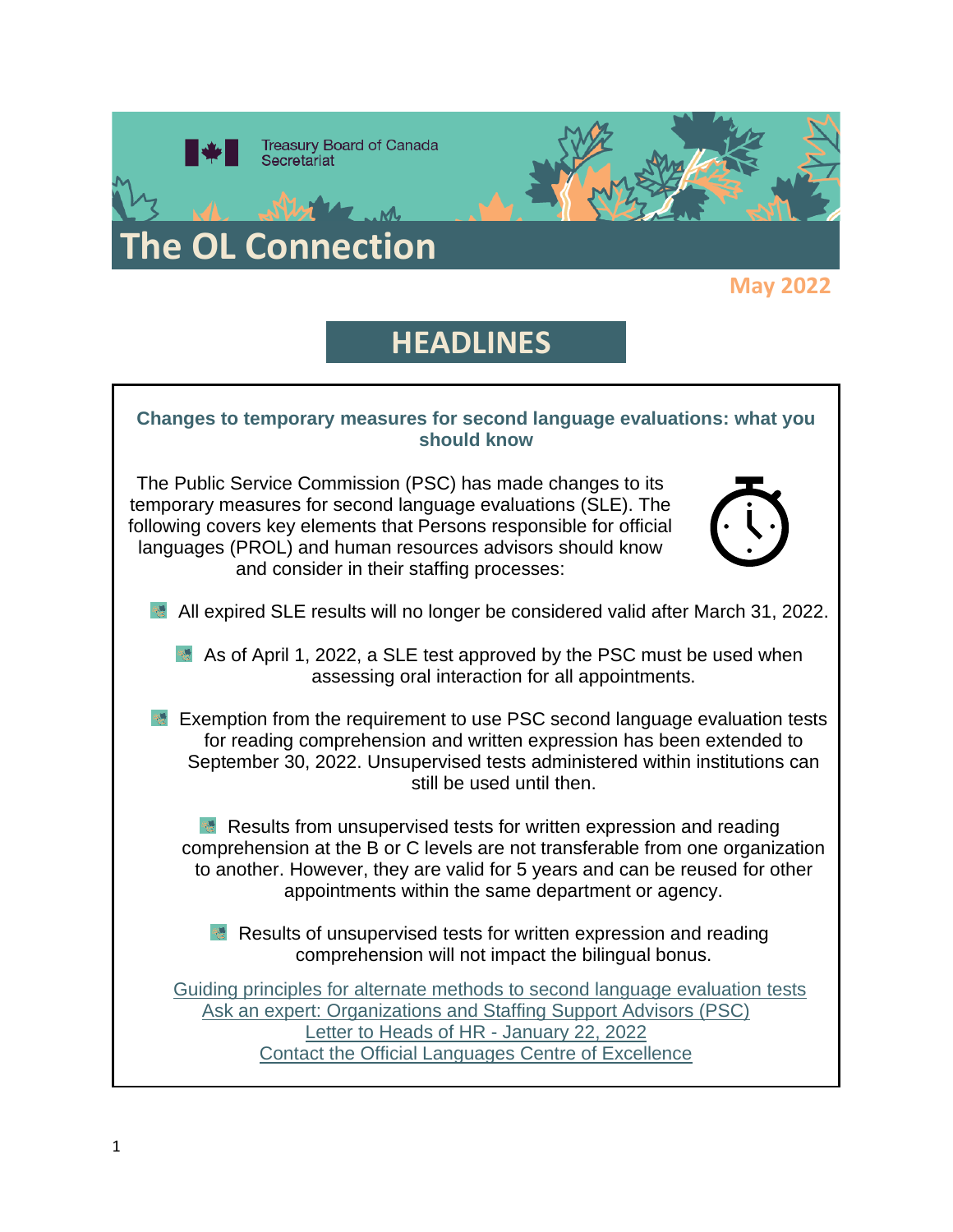## **TOOLBOX**

### **FAQ on non-imperative staffing**

Do you have questions about non-imperative staffing? Here is a detailed FAQ to respond to your primary questions.

### **[View the tool here](https://wiki.gccollab.ca/images/7/75/FAQ_Non-imperative_Staffing.pdf)**

Do you have questions, comments, or best practices to share with us? Contact the team: [OLCEInformationCELO@tbs-sct.gc.ca.](mailto:OLCEInformationCELO@tbs-sct.gc.ca)

# **ACTION REQUEST**

### **Increasing the representation of English-speaking public servants in Quebec**

The Official Languages Centre of Excellence (OLCE) would like to learn more about any best practices or success stories your institution can share related to increasing the representation of English-speakers in your Quebec offices (outside of the NCR region).

Has your institution organized a speed-hiring event focussed on recruiting Englishspeakers in Quebec? Has your institution established a student ambassador program in English-speaking universities in Quebec? Do you have any other successful strategies you can share with us?

Please send us an email: [OLCEInformationCELO@tbs-sct.gc.ca.](mailto:OLCEInformationCELO@tbs-sct.gc.ca)

**Spring cleaning: list of persons responsible for official languages, official languages champions and Section 41 coordinators**

Please take a moment to review the names and contact information for your institution found on the [TBS website.](https://www.tbs-sct.canada.ca/ap/list-liste/ol-lo-eng.asp) If any changes are required, [please contact us.](mailto:OLCEInformationCELO@tbs-sct.gc.ca) Thank you!

### **COMMUNITY**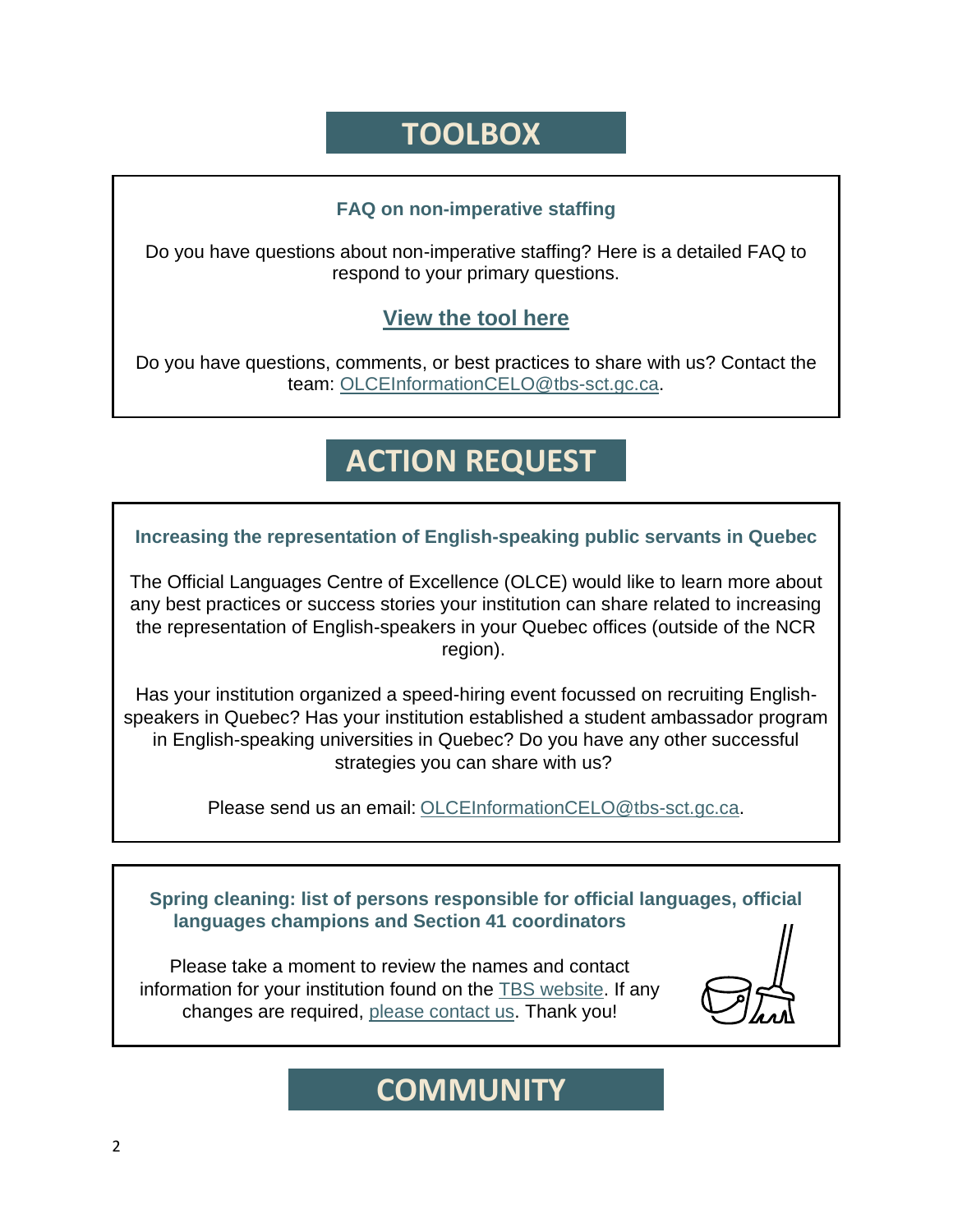### **2022 Conference of Official Languages Champions**

The next Conference of Official Languages Champions will take place this Fall.

#### **Are you an official languages champion? Please complete this [survey](https://forms.office.com/Pages/ResponsePage.aspx?id=EN-XY5VFR0CcTwMxEoIVK6gpjKG8W5pKsH_3gi3cashUNzkzT1VHUkZPNk9QMEhJUE9SWE1URlcyRS4u) to indicate your participation preference (virtual or in person).**

The organizing committee will be sending communications about the conference directly to official languages champions in federal institutions, including an Outlook calendar invitation, to keep them informed. Keep an eye on your inbox over the coming weeks!

### **Training for Executives on Linguistic Insecurity**

A leadership initiative on linguistic insecurity has been developed by the Official Languages Centre of Excellence, in partnership with the Canada School of Public Service. Two leadership coaching courses are available to address linguistic insecurity in a peer circle design. Find out more about these courses [here.](https://wiki.gccollab.ca/images/e/ef/PUB_Linguistic_Insecurity_-_GCCampus_courses_-_Forum.pdf)

> E830: FINDING SOLUTIONS THROUGH PEER COACHING **[Overcoming Linguistic Insecurity with Resilience](https://idp.csps-efpc.gc.ca/idp/Authn/UserPassword)**

English: June 22, 2022 (full) | French: May 25, 2022 (full)

E315: LEADERSHIP REFLECTION SERIES **[Facilitating the Transition from Linguistic Insecurity to Linguistic Security](https://idp.csps-efpc.gc.ca/idp/Authn/UserPassword)**

English: May 30, 2022 | French: June 7, 2022

To register for these courses, simply click on the course links above, log in to your GCcampus account and search the course code (E830 or E315) in the search box. These courses are currently offered to executives, and based on feedback received in this first round, we hope to offer them to managers and supervisors in the future.

If you would like to be kept apprised of progress on this and other initiatives to address linguistic insecurity, you can contact the [Official Languages Centre of](mailto:OLCEInformationCELO@tbs-sct.gc.ca?subject=Linguistic%20insecurity)  [Excellence.](mailto:OLCEInformationCELO@tbs-sct.gc.ca?subject=Linguistic%20insecurity)